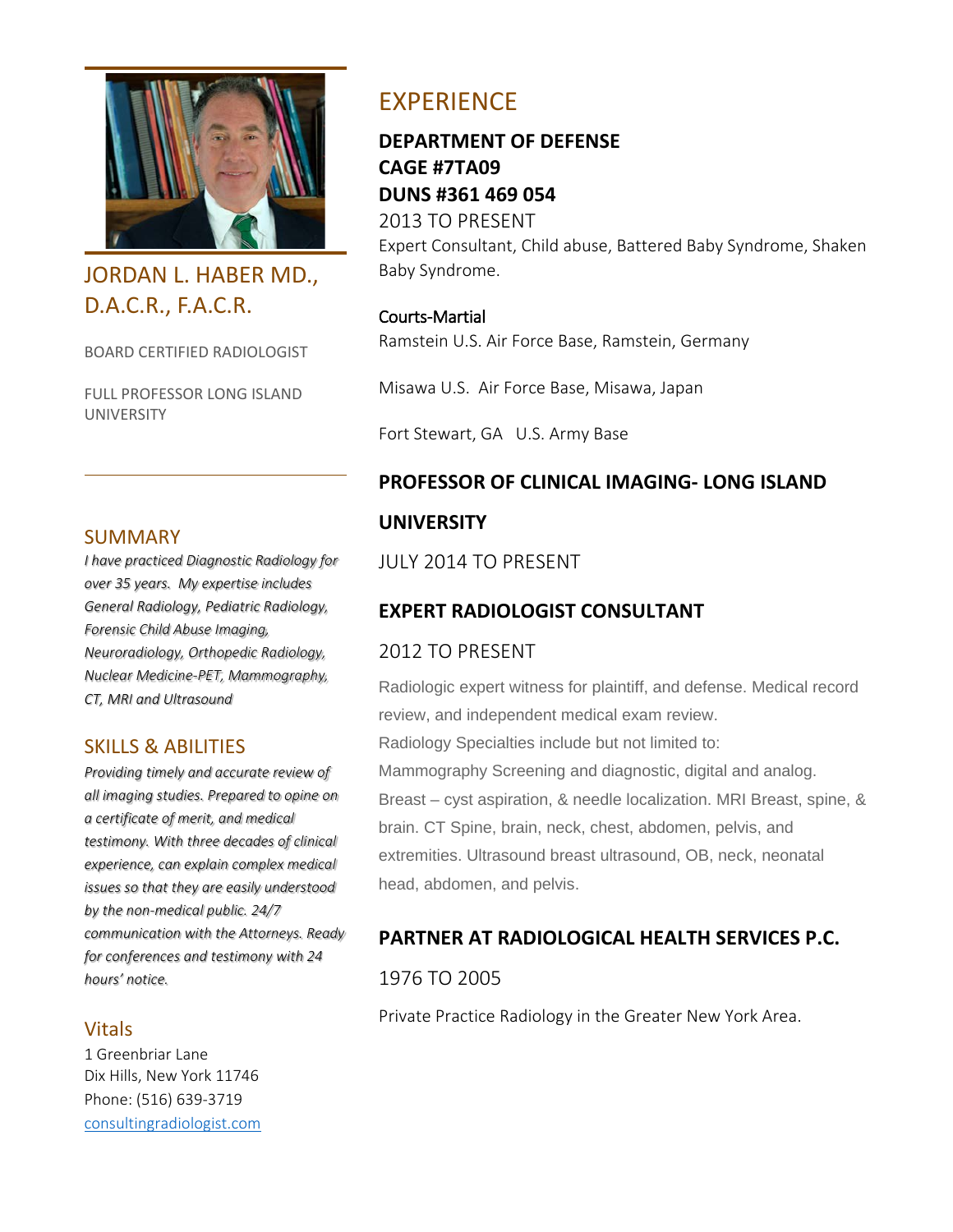# JORDAN L. HABER MD., D.A.C.R., F.A.C.R.

BOARD CERTIFIED RADIOLOGIST

FULL PROFESSOR LONG ISLAND UNIVERSITY

#### **MANAGING PARTNER AT RADIOLOGICAL HEALTH**

#### **SERVICES P.C.**

1990 TO 2006

RHSPC (one of the largest groups of Private Practice Radiology in

the Greater New York Area).

# EDUCATION

## **DIAGNOSTIC RADIOLOGY RESIDENCY**

1973 TO 1976 State University of New York at Downstate Medical Center - Kings County Hospital.

#### **STRAIGHT MEDICAL INTERNSHIP**

1972 TO 1973 State University of New York at Downstate Medical Center - Kings County Hospital.

#### **MEDICAL SCHOOL**

1968 TO 1972 St. Louis University School of Medicine (graduated in top 1/3).

#### **UNDERGRADUATE**

1964 TO 1968 City College of New York – (Graduated in top 5%) Pre-Med.

# **CERTIFICATIONS**

**NEW YORK STATE LICENSE** ACTIVE

#### **NATIONAL BOARD OF MEDICAL EXAMINERS** JUNE 1972

**DIPLOMATE, AMERICAN COLLEGE OF RADIOLOGY** JUNE 1976

## **FELLOW, AMERICAN COLLEGE OF RADIOLOGY** JUNE 1993 (Honor given to 10% of Board-Certified Radiologists).